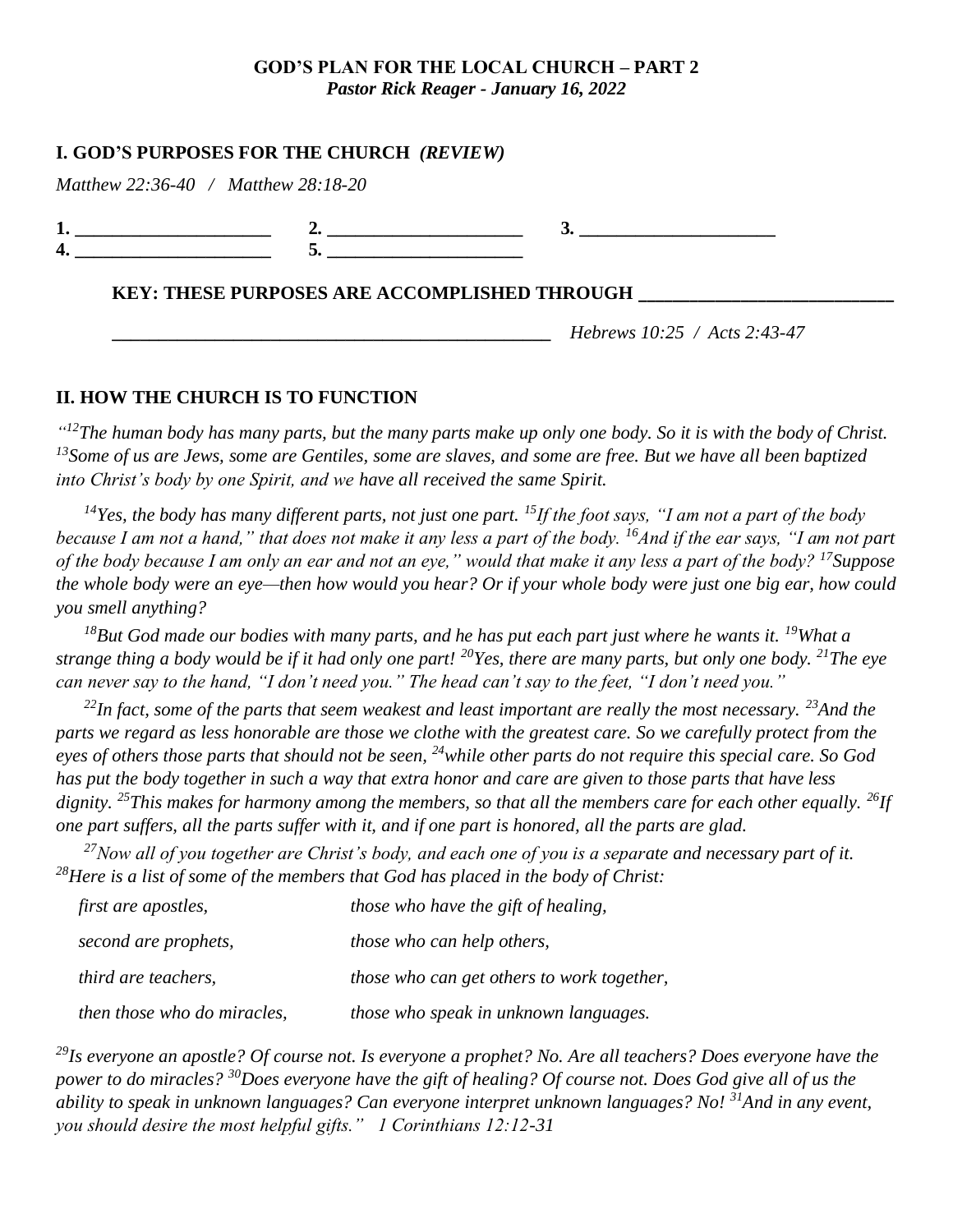## **1. THE CHURCH IS TO FUNCTION \_\_\_\_\_\_\_\_\_\_\_\_\_\_\_\_\_\_\_\_\_\_\_\_\_\_\_\_\_\_\_\_\_\_\_\_\_\_\_**

## **Like Each Member Of The Body, I am \_\_\_\_\_\_\_\_\_\_\_\_\_\_\_\_\_\_\_\_\_\_ To Do \_\_\_\_\_\_\_\_\_\_\_\_\_\_\_\_\_\_\_\_\_\_\_\_\_\_\_\_**

*" <sup>7</sup> A spiritual gift is given to each of us as a means of helping the entire church." 1 Corinthians 12:7*

" *<sup>27</sup>Now all of you together are Christ's body, and each one of you is a separate and necessary part of it. <sup>28</sup>Here is a list of some of the members that God has placed in the body of Christ: first are apostles, second are prophets, third are teachers, then those who do miracles, those who have the gift of healing, those who can help others, those who can get others to work together, those who speak in unknown languages. <sup>29</sup>Is everyone an apostle? Of course not. Is everyone a prophet? No. Are all teachers? Does everyone have the power to do miracles? <sup>30</sup>Does everyone have the gift of healing? Of course not. Does God give all of us the ability to speak in unknown languages? Can everyone interpret unknown languages? No! <sup>31</sup>And in any event, you should desire the most helpful gifts." 1 Corinthians 12:27-31*

## 2. THE BODY

*" 4 Just as our bodies have many parts and each part has a special function, <sup>5</sup> so it is with Christ's body. We are many parts of one body, and we all belong to each other." Romans 12:4-5*

*" <sup>14</sup>Yes, the body has many different parts, not just one part. <sup>15</sup>If the foot says, "I am not a part of the body because I am not a hand," that does not make it any less a part of the body. <sup>16</sup>And if the ear says, "I am not part of the body because I am only an ear and not an eye," would that make it any less a part of the body? <sup>17</sup>Suppose the whole body were an eye—then how would you hear? Or if your whole body were just one big ear, how could you smell anything?" 1 Corinthians 12:14-17*

*" <sup>27</sup>Now all of you together are Christ's body, and each one of you is a separate and necessary part of it." 1 Corinthians 12:27*

## **If I Don't Do My Job, \_\_\_\_\_\_\_\_\_\_\_\_\_\_\_\_\_\_\_\_\_\_\_\_\_\_\_\_\_\_\_\_\_\_\_\_\_\_\_\_\_\_\_\_\_**

# **3. I NEED THE BODY (& ALL \_\_\_\_\_\_\_\_\_\_\_\_\_\_\_\_\_\_\_\_\_\_\_\_\_\_\_\_\_\_\_\_\_\_\_\_\_\_\_\_\_\_\_\_)**

" *<sup>20</sup>Yes, there are many parts, but only one body. <sup>21</sup>The eye can never say to the hand, "I don't need you." The head can't say to the feet, "I don't need you." 1 Corinthians 12:20-21*

*" <sup>16</sup>Under his direction, the whole body is fitted together perfectly. As each part does its own special work, it helps the other parts grow, so that the whole body is healthy and growing and full of love." Ephesians 4:16*

**I Am To Function (Minister & Grow) Within The Context Of** 

Alone, It Is Virtually Impossible To  $\&$ 

## **III. HOW CAN I MAXIMIZE WHAT I GET FROM MY CHURCH?**

## **1. SINCE I AM \_\_\_\_\_\_\_\_\_\_\_\_\_\_\_\_\_\_\_\_\_\_\_\_, ADOPT \_\_\_\_\_\_\_\_\_\_\_\_\_\_\_\_\_\_\_\_\_\_\_\_\_\_\_\_\_\_\_\_\_**

*" <sup>4</sup> You are coming to Christ, who is the living cornerstone of God's temple. He was rejected by people, but he was chosen by God for great honor. <sup>5</sup> And you are living stones that God is building into his spiritual temple. What's more, you are his holy priests." 1 Peter 2:4-5*

*" <sup>16</sup> He makes the whole body fit together perfectly. As each part does its own special work, it helps the other parts grow, so that the whole body is healthy and growing and full of love." Ephesians 4:16*